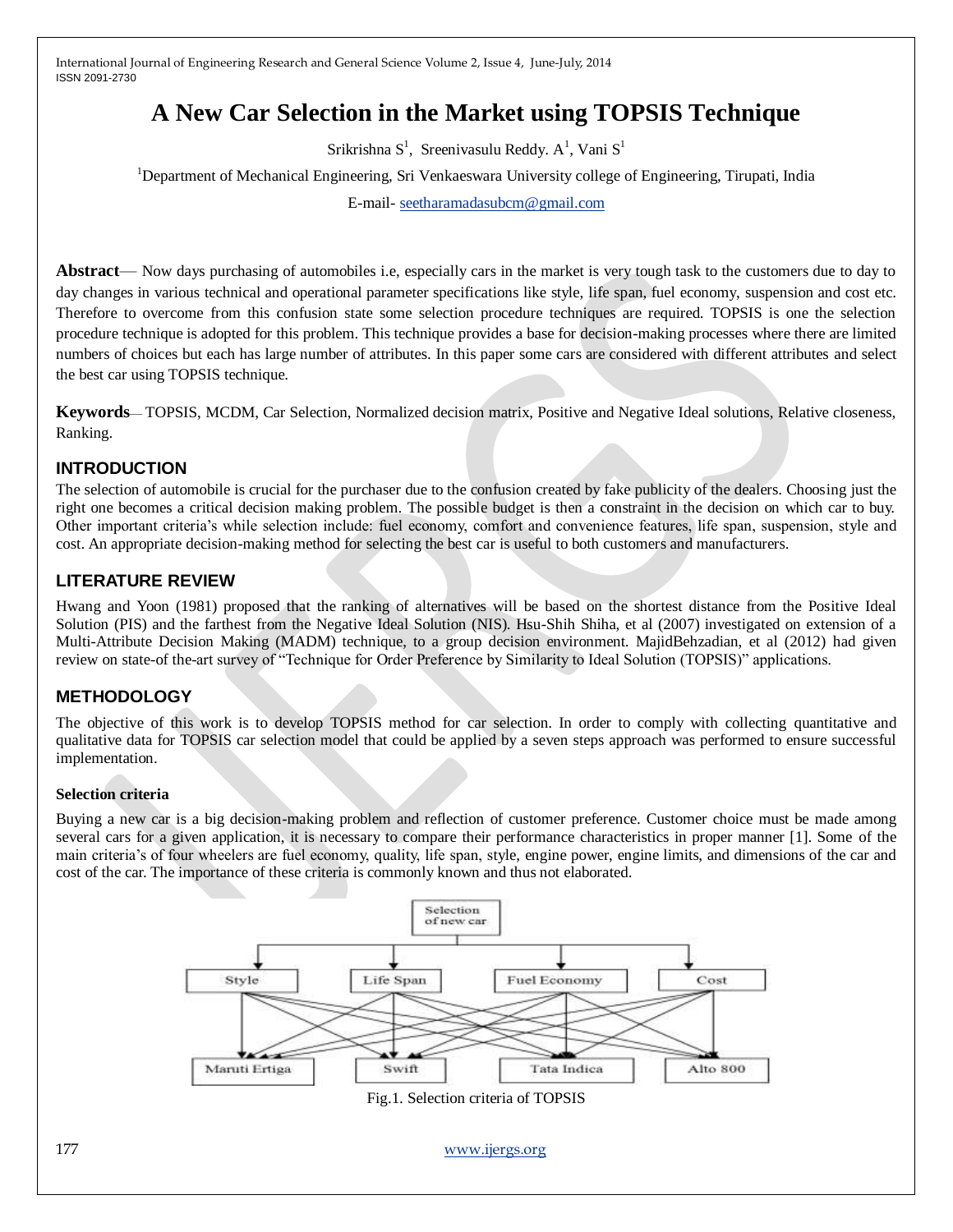#### **TOPSIS Method**

TOPSISwas first presented by Yoon (1980) and Hwang and Yoon (1981), for solving Multiple Criteria Decision Making (MCDM) problems based on the concept that the chosen alternative should have the shortest Euclidian distance from the Positive Ideal Solution (PIS) and the farthest from the Negative Ideal Solution (NIS)*.* For instance, PIS maximizes the benefit and minimizes the cost, whereas the NIS maximizes the cost and minimizes the benefit. It assumes that each criterion require to be maximized or minimized. TOPSIS is a simple and useful technique for ranking a number of possible alternatives according to closeness to the ideal solution.

The TOPSIS procedure is based on an intuitive and simple idea, which is that the optimal ideal solution, having the maximum benefit, is obtained by selecting the best alternative which is far from the most unsuitable alternative, having minimal benefits [3]. The ideal solution should have a rank of '1' (one), while the worst alternative should have a rank approaching '0' (zero). As ideal cars are not probable and each alternative would have some intermediate ranking between the ideal solution extremes. Regardless of absolute accuracy of rankings, comparison of number of different cars under the same set of selection criteria allows accurate weighting of relative car suitability and hence optimal car selection.

Mathematically the application of the TOPSIS method involves the following steps.

#### **Step 1:**Establish the decision matrix

The first step of the TOPSIS method involves the construction of a Decision Matrix (DM).

$$
DM = \begin{bmatrix} C_1 & C_2 & \cdots & C_n \\ L_1 & X_{11} & X_{12} & \cdots & X_{1n} \\ L_2 & X_{21} & X_{22} & \cdots & X_{2n} \\ \vdots & \vdots & \ddots & \vdots \\ L_m & X_{m1} & X_{m2} & \cdots & X_{mn} \end{bmatrix}
$$
 (1)

Where 'i' is the criterion index  $(i = 1 \ldots m)$ ; m is the number of potential sites and 'i' is the alternative index  $(j = 1 \ldots n)$ . The elements  $C_1$ ,  $C_2$ <sub>…,  $C_n$ </sub> refer to the criteria: while  $L_1$ ,  $L_2$ <sub>…,</sub>  $L_n$  refer to the alternative locations. The elements of the matrix are related to the values of criteria i with respect to alternative j.

## **Step 2:** Calculate a normalised decision matrix

The normalized values denote the Normalized Decision Matrix (NDM) which represents the relativeperformance of the generated design alternatives.

$$
NDM = R_{ij} = \frac{X_{ij}}{\sqrt{\sum_{i=1}^{m} X^{2}_{ij}}} \dots \dots \dots \dots (2)
$$

#### **Step 3:**Determine the weighted decision matrix

Not all of the selection criteria may be of equal importance and hence weighting were introduced from AHP (Analytical Hierarchy Process) technique to quantify the relative importance of the different selection criteria. Theweighting decision matrix is simply constructed by multiply each element of each column of the normalized decision matrix by the random weights.

$$
V = V_{ij} = W_j \times R_{ij} \text{---} \text{---} \text{ (3)}
$$

#### **Step 4:**Identify the Positive and Negative Ideal Solution

The positive ideal  $(A^+)$  and the negative ideal  $(A)$  solutions are defined according to the weighted decision matrix via equations  $(4)$ and (5) below

PIS = A<sup>+</sup> = { V<sup>1</sup> + ,V<sup>2</sup> <sup>+</sup>…, V<sup>n</sup> + }, where: V<sup>j</sup> + ={(maxi (Vij) if j J);(mini Vij if j J') } ------------ (4) NIS = A- = { V<sup>1</sup> - , V<sup>2</sup> -…, V<sup>n</sup> - }, where: V<sup>j</sup> - = {(mini (Vij) if j J);(maxi Vij if j J') } ------------ (5)

Where, J is associated with the beneficial attributes and J' is associated with the non-beneficial attributes.

**Step 5:**Calculate the separation distance of each competitive alternative from the ideal and non- idealsolution.

178 [www.ijergs.org](http://www.ijergs.org/)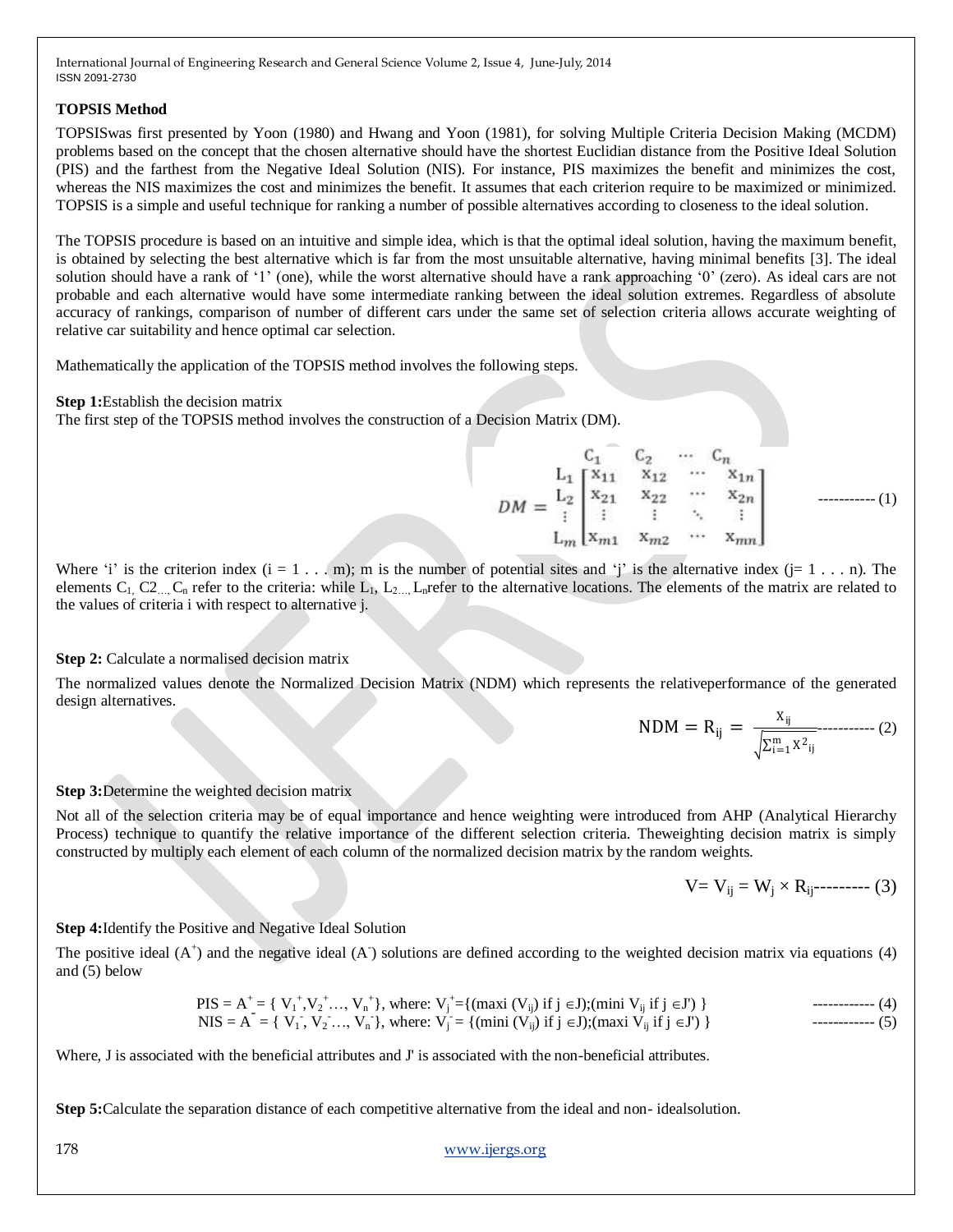$$
S^{+} = \sqrt{\sum_{j=1}^{n} (V^{+})} - V_{ij})^{2}
$$
 i = 1, ..., m (6)

$$
S^{-} = \sqrt{\sum_{j=1}^{n} (V^{-})} - V_{ij})^2 \qquad i = 1, \dots, m \qquad \qquad \text{---} \qquad (7)
$$

Where,  $i =$  criterion index,  $j =$  alternative index.

**Step 6:**Measure the relative closeness of each location to the ideal solution.

For each competitivealternative the relative closeness of the potential location with respect to the ideal solution is computed.

Ci= S<sup>i</sup> ̶ / (S<sup>i</sup> + +S<sup>i</sup> ̶ ), 0 ≤ C<sup>i</sup> ≤ 1 --------- (8)

#### **Step 7:**Rank the preference order

According to the value of C<sub>i</sub>the higher the value of the relative closeness, the higher the ranking orderand hence the better the performance of the alternative. Ranking of the preference in descending order thusallows relatively better performances to be compared.

## **INPUT TABLES**

| <b>Attributes</b>    |         | Alternatives      |                    |                |                     |
|----------------------|---------|-------------------|--------------------|----------------|---------------------|
|                      |         | MarutiErtiga      | Swift              | Tata Indica    | Alto <sub>800</sub> |
| Fuel<br>Economy      | City    | 18kmph            | $15.2$ kmph        | 20kmph         | 16kmph              |
|                      | Highway | 22.2kmph          | 18.6kmph           | 24kmph         | $21.7$ kmph         |
| Style                |         | <b>Better</b>     | Extreme            | Good           | Good                |
| Life Span in Average |         | 10 <sub>yrs</sub> | 12yrs              | 10yrs          | 8yrs                |
| Cost(Rs)             |         | 5.99 - 8.77 lakhs | $4.58 - 6.9$ lakhs | 4.20-5.3 lakhs | $2.5 - 3.6$ lakhs   |

Table 1: Criterion Parametric values

| Table 2: Elements of the Decision matrix |  |  |
|------------------------------------------|--|--|
|                                          |  |  |

| Alternatives        | Criteria's |          |              |      |
|---------------------|------------|----------|--------------|------|
|                     | Style      | Lifespan | Fuel economy | Cost |
| MarutiErtiga        |            |          |              |      |
| Swift               |            |          |              |      |
| Tata Indica         | ┑          |          |              |      |
| Alto <sub>800</sub> |            |          |              |      |
| Weights             |            |          | 0.3          |      |

#### **RESULTS**

 $\bullet$  After taking the decision matrix from selection criteria, first we had to do normalise decision matrix. According to formula  $R_{ii}$ is written as (equation 2)

179 [www.ijergs.org](http://www.ijergs.org/)  $R_{13}=7/(8^2+6^2+9^2)^{1/2}=0.46$  $R_{23}=9/(7^2+7^2+6^2)^{1/2}=0.61$  $R_{33}=9/(8^2+8^2+8^2)^{1/2}=0.54$  $R_{43}=8/(6^2+7^2+9^2)^{1/2}=0.53$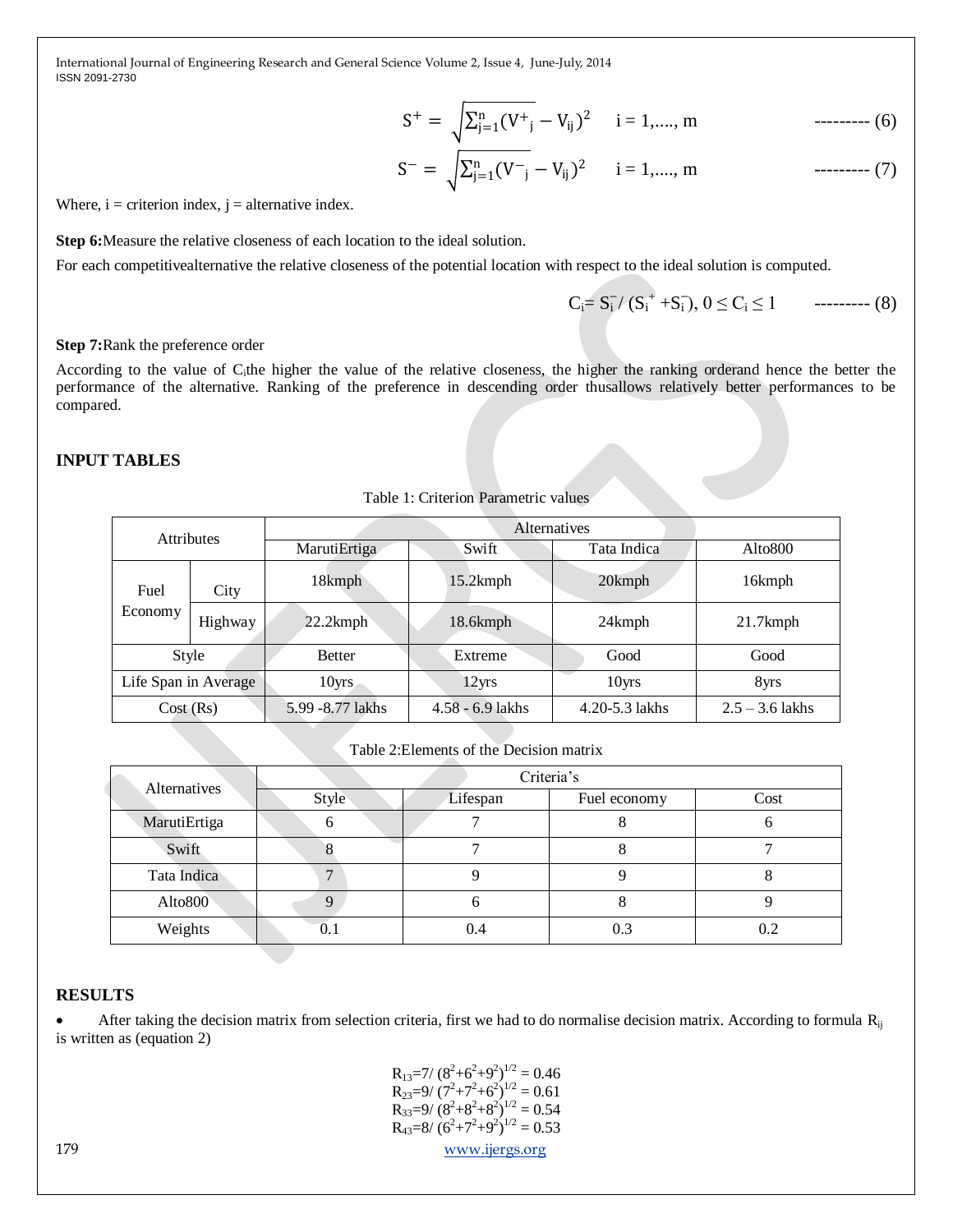| <b>Alternatives</b> | Criteria's |          |              |      |
|---------------------|------------|----------|--------------|------|
|                     | Style      | Lifespan | Fuel economy | Cost |
| MarutiErtiga        | 0.40       | 0.48     | 0.48         | 0.40 |
| Swift               | 0.53       | 0.48     | 0.48         | 0.46 |
| Tata Indica         | 0.46       | 0.61     | 0.54         | 0.53 |
| Alto <sub>800</sub> | 0.59       | ).41     | 0.48         | 0.59 |

Table 3: Normalised values of Decision matrix

• Then it is multiplied with weight criteria. Therefore it is

| $V_{13} = 0.1 \times 0.46 = 0.046$ |
|------------------------------------|
| $V_{23} = 0.4 \times 0.61 = 0.244$ |
| $V_{33} = 0.3 \times 0.54 = 0.162$ |
| $V_{43} = 0.2 \times 0.53 = 0.106$ |

Table 4: Weighted values of Decision matrix

| <b>Alternatives</b> | Criteria's |          |              |       |  |
|---------------------|------------|----------|--------------|-------|--|
|                     | Style      | Lifespan | Fuel economy | Cost  |  |
| MarutiErtiga        | 0.040      | 0.192    | 0.144        | 0.080 |  |
| Swift               | 0.053      | 0.192    | 0.144        | 0.092 |  |
| Tata Indica         | 0.046      | 0.244    | 0.162        | 0.106 |  |
| Alto <sub>800</sub> | 0.059      | 0.164    | 0.144        | 0.118 |  |

• The positive ideal  $(A^+)$  and the negative ideal  $(A)$  solutions are defined according to the weighted decision matrix via equations where J is associated with the beneficial attributes and J' is associated with the non-beneficial attributes. Then we calculate the separation distance of each competitive alternative from the ideal and non-ideal solution. Therefore (Eq.6 and 7)

## $S^+ = \{0.058; 0.057; 0.029; 0.090\}$

$$
S = \{0.047; 0.040; 0.083; 0.019\}
$$

 For each competitive alternative the relative closeness of the potential location with respect to the ideal solution is computed (equation 8).

$$
C_i = \{0.45; 0.41; 0.74; 0.17\}
$$

Therefore the maximum value is the best one. If the value is lesser than the value of 1, then it is acceptable condition.



Fig. 2.Histogram of different cars

180 [www.ijergs.org](http://www.ijergs.org/)